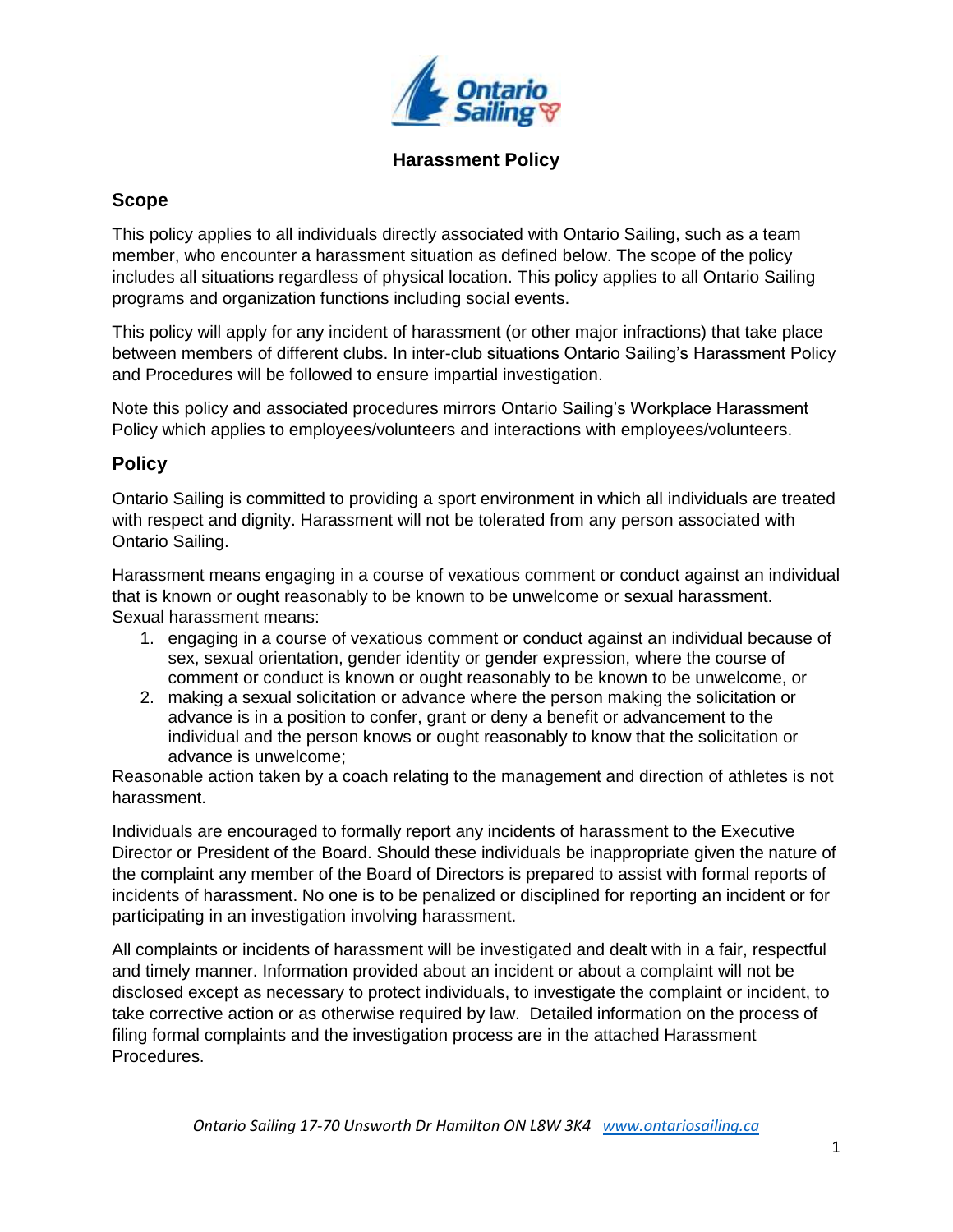

If an individual needs further assistance, he or she may always file an application with the Human Rights Tribunal of Ontario.

This policy will be review annually and revised as needed by the Board of Directors.

*Board approved last: Sept 16 2019 Review date: 2022*

## **Operational Procedures**

### **A. How to Report Harassment**

Individuals can report incidents or complaints of harassment verbally or in writing. When submitting a written complaint, please use the Harassment Complaint Form (see attached). When reporting verbally, the reporting contact, along with the individual complaining of harassment, will fill out the complaint form.

The report of the incident should include the following information:

- 1. Name(s) of the person who has allegedly experienced harassment and contact information
- 2. Name of the alleged harasser(s), position and contact information (if known)
- 3. Names of the witness(es) (if any) or other person(s) with relevant information to provide about the incident (if any) and contact information (if known)
- 4. Details of what happened including date(s), frequency and location(s) of the alleged incident(s)
- 5. Any supporting documents the staff/volunteer who complains of harassment may have in his/her possession that are relevant to the complaint.
- 6. List any documents a witness, another person or the alleged harasser may have in their possession that are relevant to the complaint.

## **B. Who to Report Harassment to**

An incident or a complaint of harassment should be reported as soon as possible after experiencing or witnessing an incident. This allows the incident to be investigated in a timely manner.

Report a harassment incident or complaint to the Executive Director or President of the Board. If either of these individuals is the person engaging in the harassment, contact any member of the Board of Directors who will assist you in your complaint.

The Executive Director or President, based on the position of the alleged harasser, shall be notified of the harassment incident or complaint so that they can ensure an investigation is conducted that is appropriate in the circumstances. If the incident or complaint involves the Executive Director or a member of the Board of Directors' Executive, an external person qualified to conduct a harassment investigation who has knowledge of the relevant harassment laws will be retained to conduct the investigation.

*Ontario Sailing 17-70 Unsworth Dr Hamilton ON L8W 3K4 [www.ontariosailing.ca](http://www.ontariosailing.ca/)*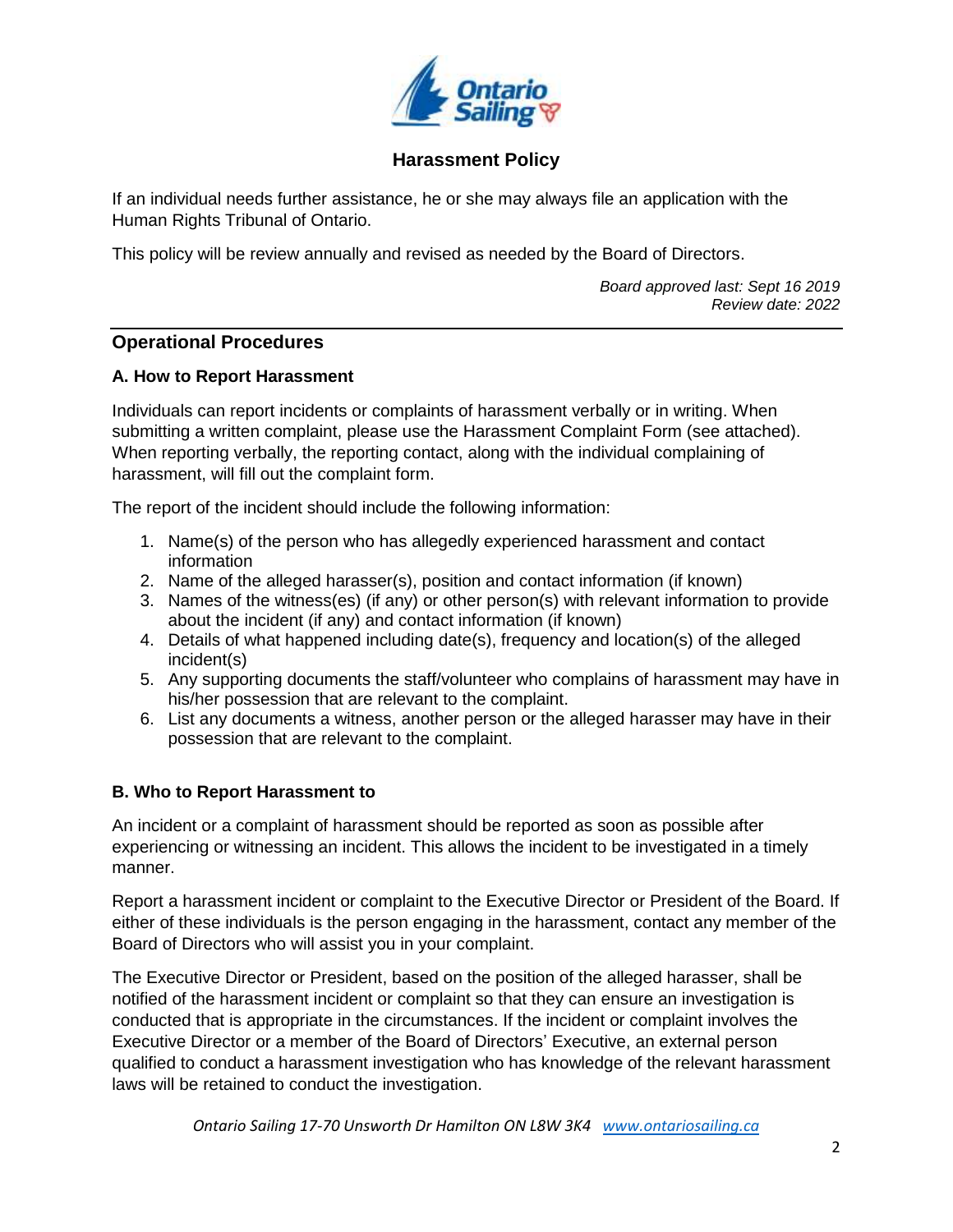

The President in partnership with the Executive Director and/or the Board's Executive will determine if the situation needs to be reported to any other governing body, this could include Sail Canada and/or local legal authorities.

All incidents or complaints of harassment shall be kept confidential except to the extent necessary to protect all individuals, to investigate the complaint or incident, to take corrective action or otherwise as required by law.

### **3. Investigation**

### **A. Commitment to Investigate**

Ontario Sailing will ensure that an investigation appropriate in the circumstances is conducted when the Executive Director, President or a Board Member becomes aware of an incident of harassment or receives a complaint of harassment.

### **B. Who Will Investigate**

Executive Director or President will determine who will conduct the investigation into the incident or complaint of harassment. If the allegations of harassment involve these individuals or a member of the Board Executive, Ontario Sailing will refer the investigation to an external investigator to conduct an impartial investigation.

#### **C. Timing of the Investigation**

The investigation will be completed in a timely manner and generally within 90 days or less unless there are extenuating circumstances (i.e. illness, complex investigation) warranting a longer investigation.

## **D. Investigation Process**

The person conducting the investigation will, at minimum, complete the following:

- 1. The investigator will ensure the investigation is kept confidential and identifying information is not disclosed unless necessary to conduct the investigation. The investigator should remind the parties of this confidentiality obligation at the beginning of the investigation.
- 2. The investigator will thoroughly interview the individual who allegedly experienced the harassment and the alleged harasser(s), if the alleged harasser is involved with Ontario Sailing. If the alleged harasser is external, the investigator will make reasonable efforts to interview the alleged harasser.
- 3. The alleged harasser(s) will be given the opportunity to respond to the specific allegations raised. In some circumstances, the individual who allegedly experienced the harassment should be given a reasonable opportunity to reply.
- 4. The investigator will interview any relevant witnesses who may be identified by either the individual who allegedly experienced the harassment, the alleged harasser(s) or as necessary to conduct a thorough investigation. The investigator will make reasonable efforts to interview any relevant witnesses if there are any identified.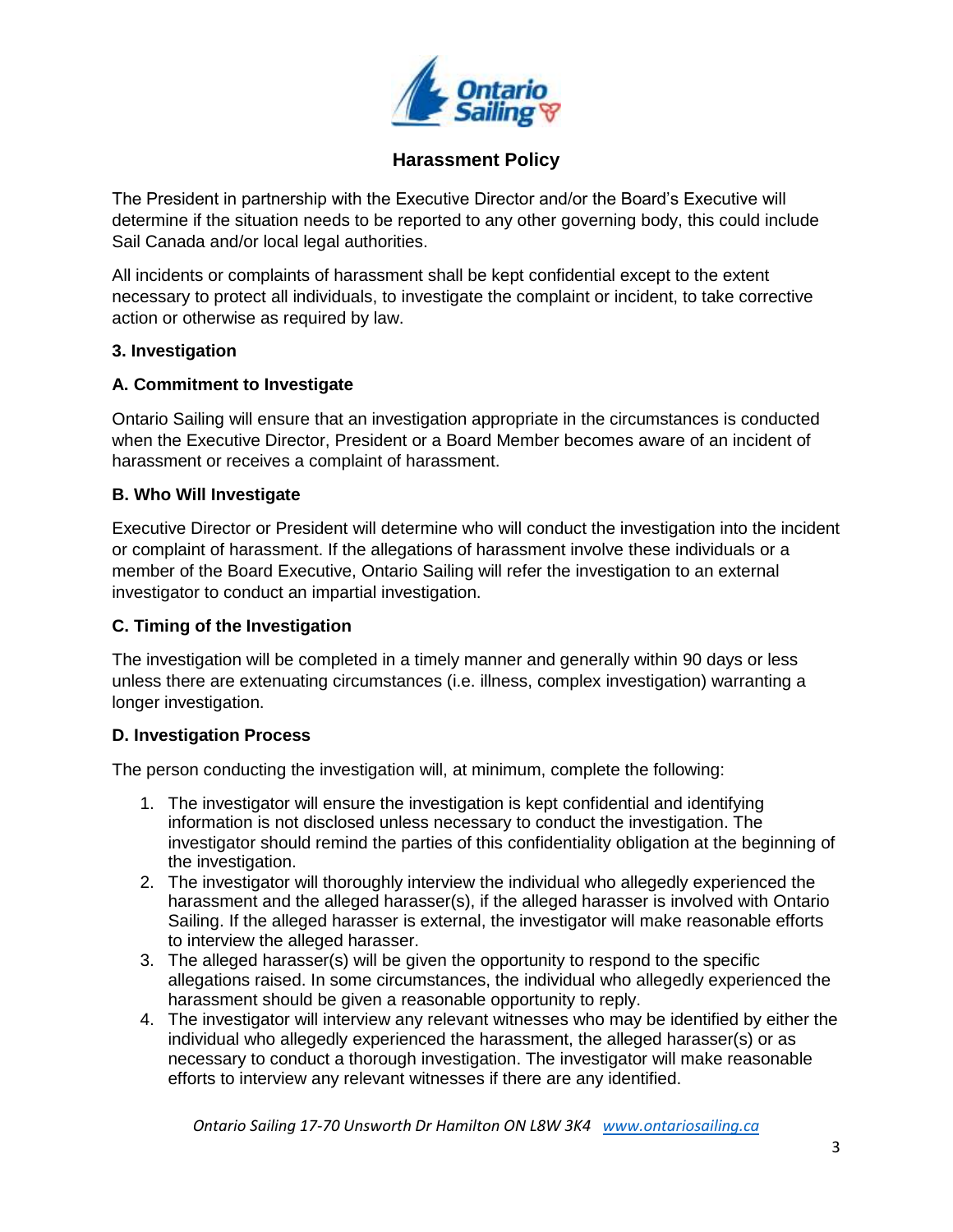

- 5. The investigator will collect and review any relevant documents.
- 6. The investigator will take appropriate notes and statements during interviews
- 7. The investigator will prepare a written report summarizing the steps taken during the investigation, the complaint, and the allegations of the individual who allegedly experienced the harassment, the response from the alleged harasser, the evidence of any witnesses, and the evidence gathered. The report must set out findings of fact and come to a conclusion about whether harassment was found or not.

#### **E. Results of the Investigation**

Within 10 days of the investigation being completed, the individual who allegedly experienced the harassment and the alleged harasser, will be informed in writing of the results of the investigation and any corrective action taken or that will be taken to address harassment.

#### **Confidentiality**

Information about complaints and incidents shall be kept confidential to the extent possible. Information obtained about an incident or complaint of harassment, including identifying information about any individuals involved, will not be disclosed unless disclosure is necessary to protect individuals, to investigate the complaint or incident, to take corrective action or otherwise as required by law.

While the investigation is on-going, the individual who has allegedly experienced harassment, the alleged harasser(s) and any witnesses should not discuss the incident or complaint or the investigation with each other or witnesses or other individuals unless necessary to obtain advice about their rights. The investigator may discuss the investigation and disclose the incident or complaint-related information only as necessary to conduct the investigation.

All records of the investigation will be kept confidential.

#### **Handling Complaints**

In the time frame after a complaint is received until the investigation report is received interim measures will be considered and taken if necessary. The Executive Director or President, based on the position of the alleged harasser, will work with both the individual who allegedly experienced the harassment and the alleged harasser, if he or she is actively involved with Ontario Sailing, to determine if any alternate situations needs to be put into place during the period of investigation. Neither the complainant nor the respondent shall suffer any penalty during the period of investigation.

During the period of investigation, the complainant shall not be compelled to attend a joint meeting.

Either party may request that an individual (who is not legal counsel) accompany them to the investigation meetings for support. The individual can only act as a silent witness.